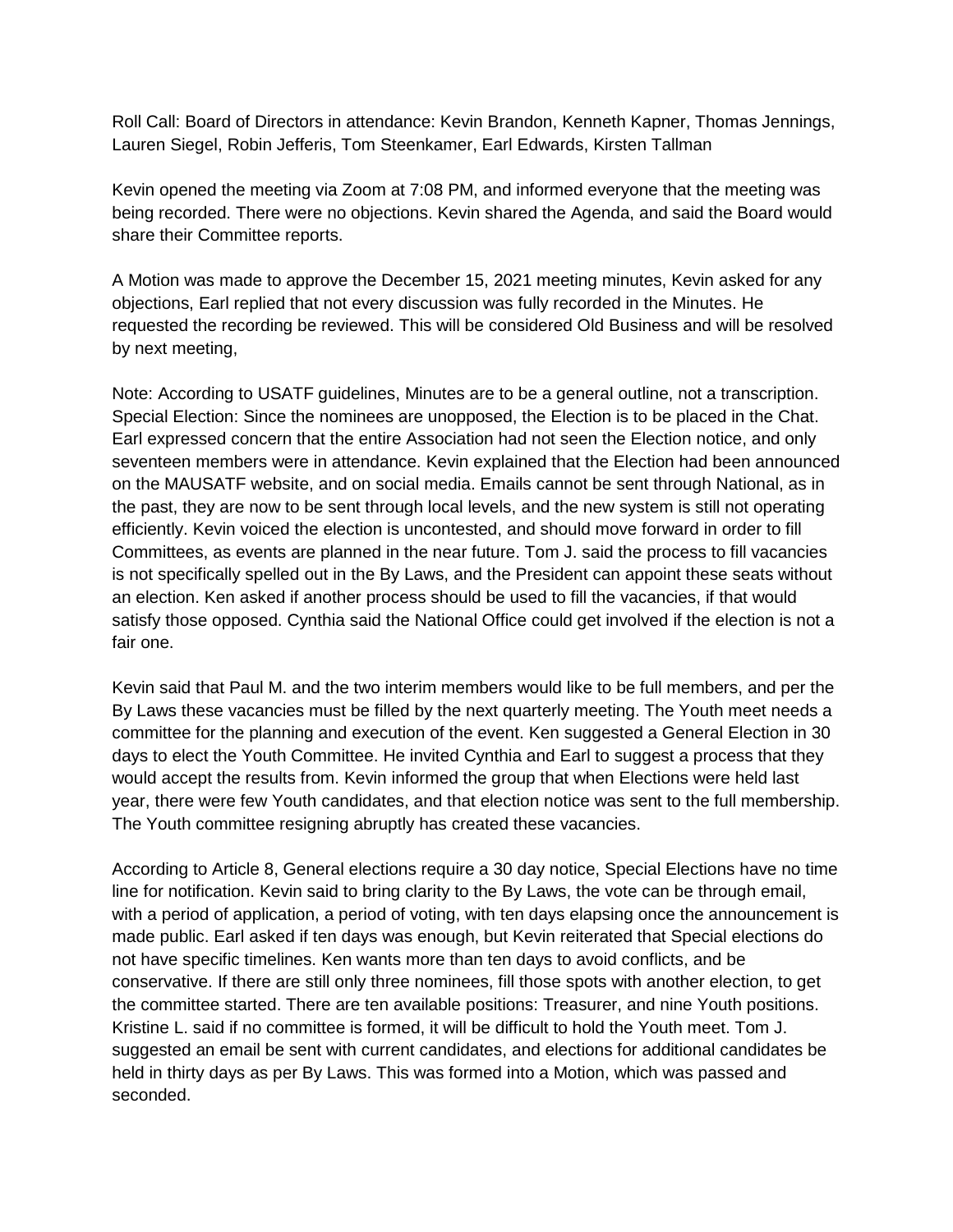Michael Gross, Alan Painter, and Paul Montini will be candidates, with Jennifer Painter as interim. Jacob Dinnerman was introduced as an interim member. Jacob founded Moody Park Track Club, is involved with Students Run Philly Style, is a High School coach, and a coach of South Jersey Track Club. He coaches ages 4-24, and is excited to become involved with the Youth committee.

President's Report: Kevin explained there will be a full website redesign, with the completed site to be usable within a few months. The Grow to Impact Grant will help the Association grow membership. Meetings were held with the National office and Board members to develop the Grant. A stipend for a Communications person will be available, as well as funds for Youth apparel. These items generate excitement and enthusiasm , and will be good marketing to grow membership. The Inventory of the storage unit was completed by Tom J., the items to be replaced or are needed were noted. The \$500 Grant award will be used for branding materials such as finish line tape and step and repeats. Kevin thanked the Committees for their hard work and accomplishments.

Vice President: Ken attended the Grow to Impact meetings with Kevin, and the Presidential brainstorming session on March 4, 2022. The topics included how to attract Championships, and utilizing local world class athletes on social media to promote USATF.

Budget and Finance: Ken reported the Committee has been formed, and developed Budgets for all committees. The experience and knowledge of Earl, Robin, Rogers, and Tom J. helped develop the budgets. The April meeting will be to form a system for oversight and compliance with National. Ken asked for a qualified person to assume his role as Chair, and he will step aside to concentrate on other duties. Kevin thanked this committee for their efforts.

Financial Secretary: Tom J. reported the TD Bank account balances total \$104,138, \$67,260 in checking, \$36,878 in Money Market. Vanguard:\$72,000. Updating the users continues to be a problem, Kevin and Tom are now signees, with Ken having viewing capabilities only. Mail is arriving at the new PO Box, and the missing Q3 and Q4 statements have arrived. The 2015 Tax Return penalty is \$8000, the IRS finally responded that the appeal was received, and they will respond with a verdict in sixty days. Hopefully a reduction or elimination of the penalty is achieved.

The 2021 budget ended with a surplus of \$29,941, a deficit had been expected, but expenses were reduced by Covid. Income increased in Q1 from \$120,136 to \$176,138 due to a membership increase, and high participation rates in events:

HP 140 participants, 2 events

LDR 880 participants, 19 events

Youth 450 participants, 2 events.

Ken asked how membership numbers compare with pre-Covid years, Tom said they have not caught up yet.

Membership: Robin reported two large Sanctions being approved, Broad Street Run with 25,000 runners, and Penn Relays. The total number of Members currently is 1657, with 625 Youth and